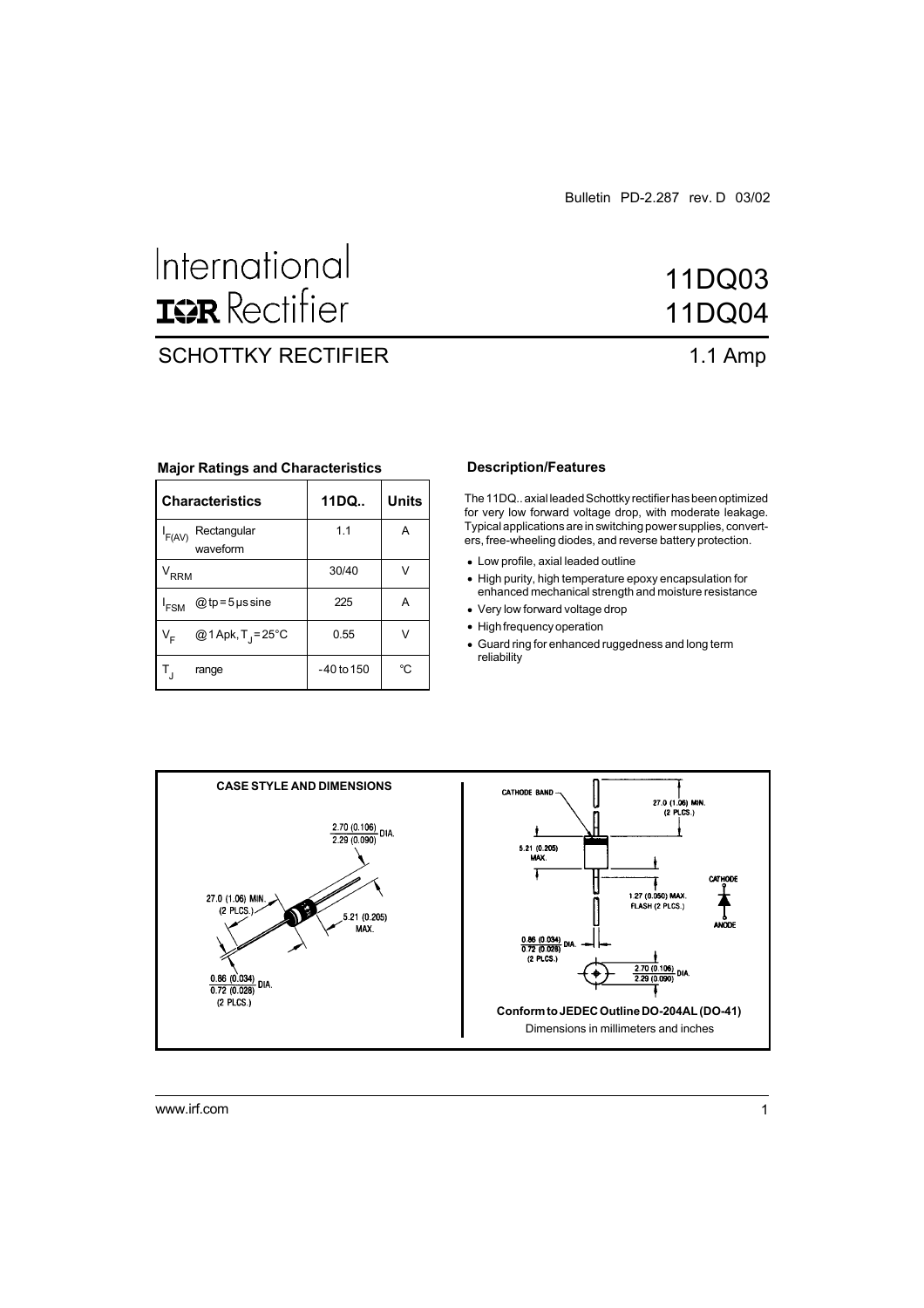#### 11DQ03, 11DQ04

Bulletin PD-2.287 rev. D 03/02

### International **IGR** Rectifier

#### Voltage Ratings

| Part number                                            | 11DQ03 | 11DQ04 |
|--------------------------------------------------------|--------|--------|
| Max. DC Reverse Voltage (V)                            | 30     | 40     |
| V <sub>RWM</sub> Max. Working Peak Reverse Voltage (V) |        |        |

#### Absolute Maximum Ratings

|          | Parameters                     | 11DQ | Unitsl | Conditions                                                                                                             |                                                |
|----------|--------------------------------|------|--------|------------------------------------------------------------------------------------------------------------------------|------------------------------------------------|
| F(AV)    | Max.AverageForwardCurrent      | 1.1  | A      | 50% dutycycle $@T_c = 75^\circ$ C, rectangularwaveform                                                                 |                                                |
|          | *SeeFig.4                      |      |        |                                                                                                                        |                                                |
| 'FSM     | Max.PeakOneCycleNon-Repetitive | 225  | A      | 5µs Sine or 3µs Rect. pulse                                                                                            | Following any rated<br>load condition and with |
|          | Surge Current *See Fig. 6      | 35   |        | 10ms Sine or 6ms Rect. pulse                                                                                           | rated V <sub>RRM</sub> applied                 |
| $E_{AS}$ | Non-RepetitiveAvalancheEnergy  | 4.0  | mJ     | $T_1 = 25^{\circ}C$ , $I_{\Delta S} = 2$ Amps, L = 10 mH                                                               |                                                |
| 'AR      | RepetitiveAvalancheCurrent     | 1.0  | A      | Current decaying linearly to zero in 1 used<br>Frequency limited by T <sub>1</sub> max. $V_a = 1.5 \times V_B$ typical |                                                |

#### Electrical Specifications

|                | Parameters                          | 11DQ <sub>1</sub> | <b>Units</b> | Conditions                                                        |                     |  |
|----------------|-------------------------------------|-------------------|--------------|-------------------------------------------------------------------|---------------------|--|
| $V_{FM}$       | Max. Forward Voltage Drop           | 0.55              | V            | @<br>1A                                                           | $T_i = 25 °C$       |  |
|                | * See Fig. 1<br>(1)                 | 0.71              | V            | @ 2A                                                              |                     |  |
|                |                                     | 0.50              | V            | @<br>1A                                                           |                     |  |
|                |                                     | 0.61              | V            | @<br>2A                                                           | $T_1 = 125 °C$      |  |
| 'RM            | Max. Reverse Leakage Current        | 1.0               | mA           | $= 25 \degree C$<br>Τ.                                            | $V_p$ = rated $V_p$ |  |
|                | * See Fig. 2<br>(1)                 | 6.0               | mA           | $T = 125 °C$                                                      |                     |  |
| C.             | <b>Typical Junction Capacitance</b> | 60                | pF           | $VB$ = 5V <sub>DC</sub> , (test signal range 100Khz to 1Mhz) 25°C |                     |  |
| L <sub>S</sub> | <b>Typical Series Inductance</b>    | 8.0               | nH           | Measured lead to lead 5mm from package body                       |                     |  |
| dv/dt          | Max. Voltage Rate of Change         | 10000             | $V/\mu s$    | (Rated $V_{\rm p}$ )                                              |                     |  |

(1) Pulse Width < 300µs, Duty Cycle <2%

#### Thermal-Mechanical Specifications

|                        | <b>Parameters</b>                                    | 11DQ                 | Units | Conditions                       |
|------------------------|------------------------------------------------------|----------------------|-------|----------------------------------|
| Т,                     | Max. Junction Temperature Range (*)                  | $-40$ to 150         | °C    |                                  |
| $\mathsf{T}_{\sf stg}$ | Max.StorageTemperatureRange                          | $-40$ to $150$       | °C    |                                  |
| $R_{thJA}$             | Max. Thermal Resistance Junction<br>to Ambient       | 100                  | °C/W  | DCoperation<br>Withoutcoolingfin |
| $R_{thJL}$             | <b>Typical Thermal Resistance Junction</b><br>toLead | 81                   | °C/W  | DCOperation (*SeeFig.4)          |
| wt                     | Approximate Weight                                   | $0.33(0.012)$ g(oz.) |       |                                  |
|                        | Case Style                                           | DO-204AL(DO-41)      |       |                                  |

(\*)  $\frac{dPtot}{dTj} < \frac{1}{Rth(j-a)}$  thermal runaway condition for a diode on its own heatsink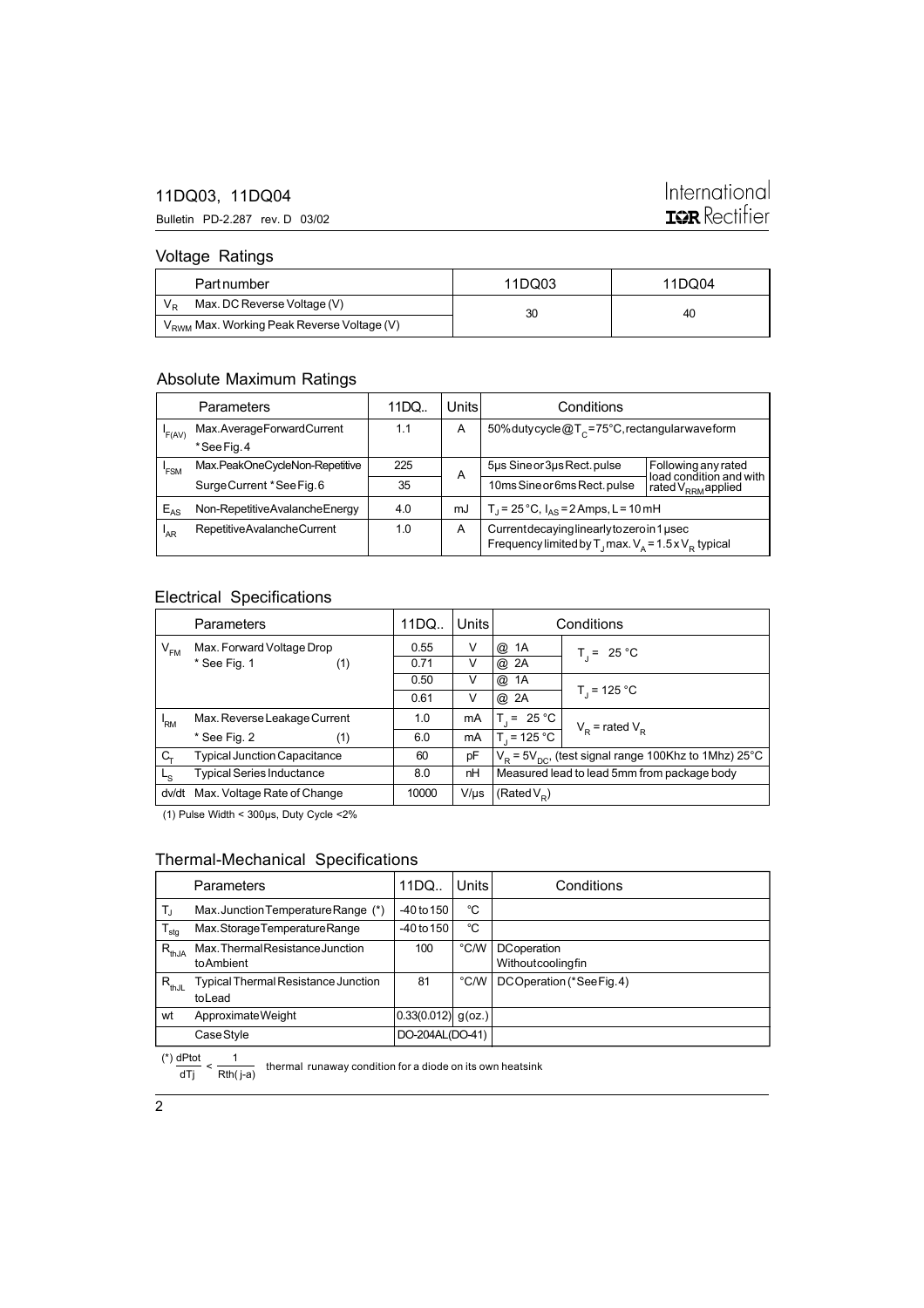

**Fig. 3 - Typical Junction Capacitance Vs. Reverse Voltage**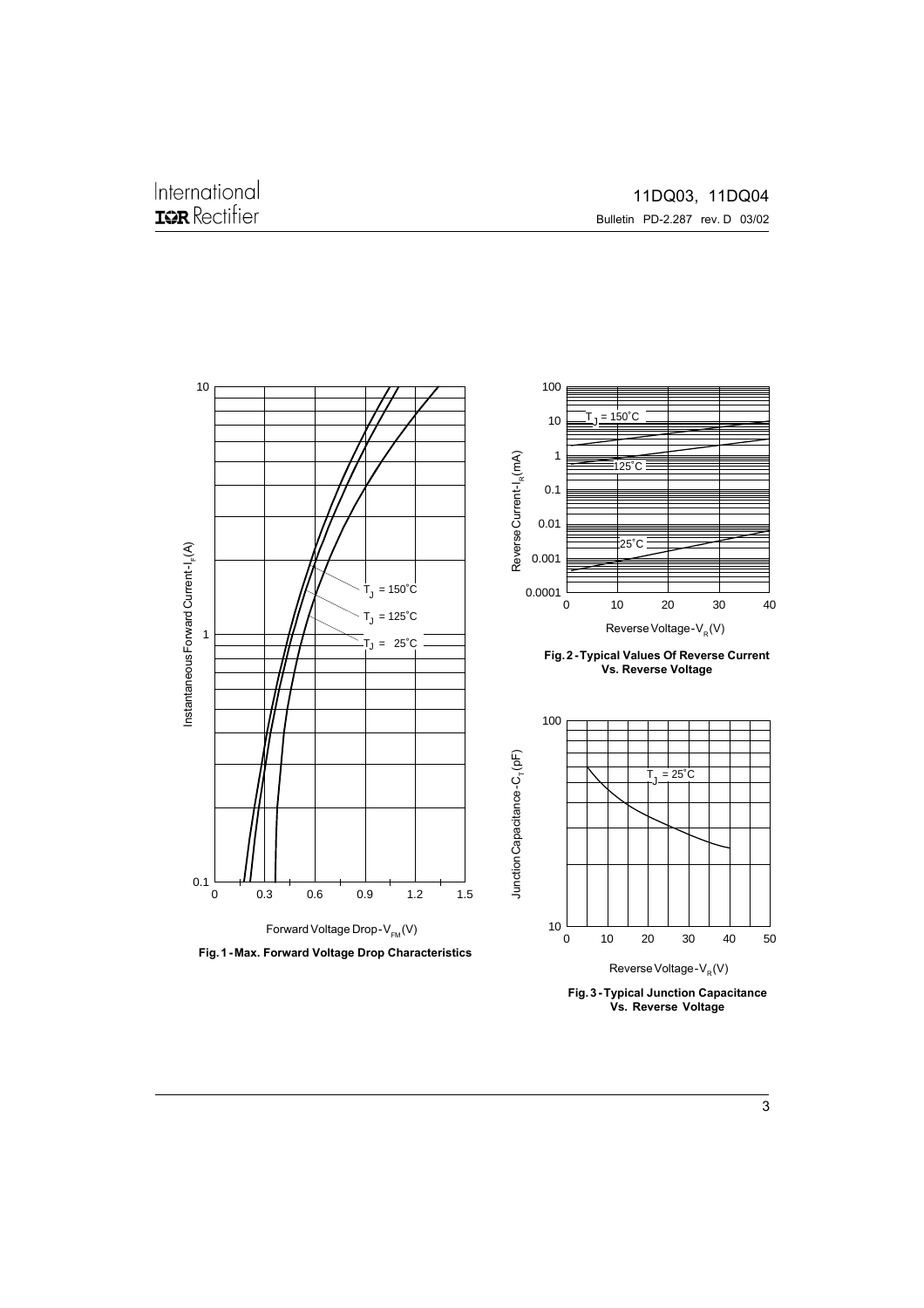Bulletin PD-2.287 rev. D 03/02



**Fig. 4 - Max. Allowable Case Temperature Vs. Average Forward Current**







**(2)** Formula used:  $T_c = T_J - (Pd + Pd_{REV}) \times R_{thJC}$ ; Pd = Forward Power Loss =  $I_{F(AV)} \times V_{FM} \textcircled{a} (I_{F(AV)}/D)$  (see Fig. 6); Pd<sub>REV</sub> = Inverse Power Loss =  $V_{R1}$  x I<sub>R</sub> (1 - D); I<sub>R</sub> @ V<sub>R1</sub> = 80% rated V<sub>R</sub>